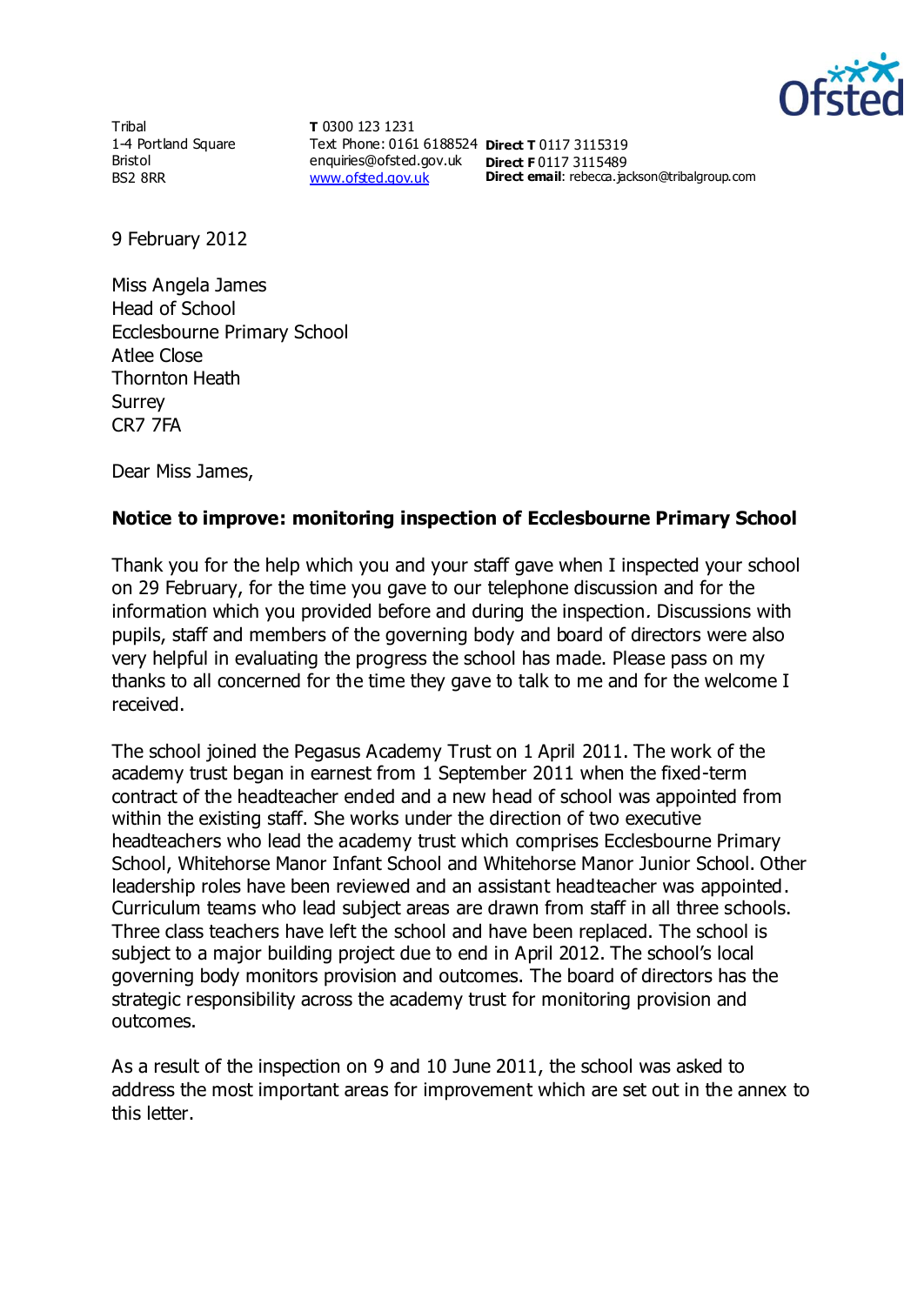

Having considered all the evidence I am of the opinion that at this time the school is making satisfactory progress in addressing the issues for improvement and in raising the pupils' achievement.

The head of school and executive headteachers are ambitious for the school. Despite some challenges, including the building programme, staff morale is high and all are keen to improve matters. Leaders have an accurate view of the strengths and weaknesses of the school. Progress in addressing the areas of improvement from the previous inspection has accelerated since the academy trust took full responsibility for the work of the school. Consequently, teaching and progress for most pupils are improving. Detailed and ambitious development plans with measurable success criteria are driving improvement in the progress and attainment of pupils.

Results for the end of Key Stage 2 assessments in 2011 were significantly below average particularly in mathematics. Attainment in mathematics has improved and is now broadly in line with national expectations. Pupils enter the school typically with weak language skills and growing numbers of younger pupils are new to speaking English. This together with a legacy of weaker teaching has impacted on pupils' attainment in writing which is improving but below national expectations in many year groups. The presentation of pupils' writing has already improved and pupils now have greater opportunities to write across a range of subjects.

Teaching is improving particularly in Key Stage 1. However, it is not yet consistently good enough to secure good progress for all pupils, some of whom are underattaining particularly in writing due to a legacy of weaker teaching. Regular and accurate monitoring of the quality of teaching, planning and pupils' work is securing improving provision. Weaknesses in teaching are addressed through effective professional development training and helpful feedback to teachers following lesson observations which importantly focus on the impact of teaching on pupils' progress. However, teachers' targets for improvement are not routinely followed through to subsequent observations to ensure any weaknesses are quickly addressed.

Pupils in Key Stage 1 are motivated to learn though activities that stimulate their imagination including role play and class challenges. In some Key Stage 2 lessons, however, tasks often lack a real purpose or context and consequently pupils' motivation for learning is not as high.

Pupils' progress and attainment are tracked systematically and teachers are held to account for pupils' progress through regular review meetings. Strategies for improving the progress of individual pupils are identified and then evaluated for impact. In a Year 5 lesson more able pupils were applying their prior learning of coordinates to translate shapes. Through careful guidance and questioning, pupils were able to make links in new learning to that already acquired. The activities matched learners' needs well and challenged them to acquire new skills and knowledge. In some weaker lessons, however, assessments are not used well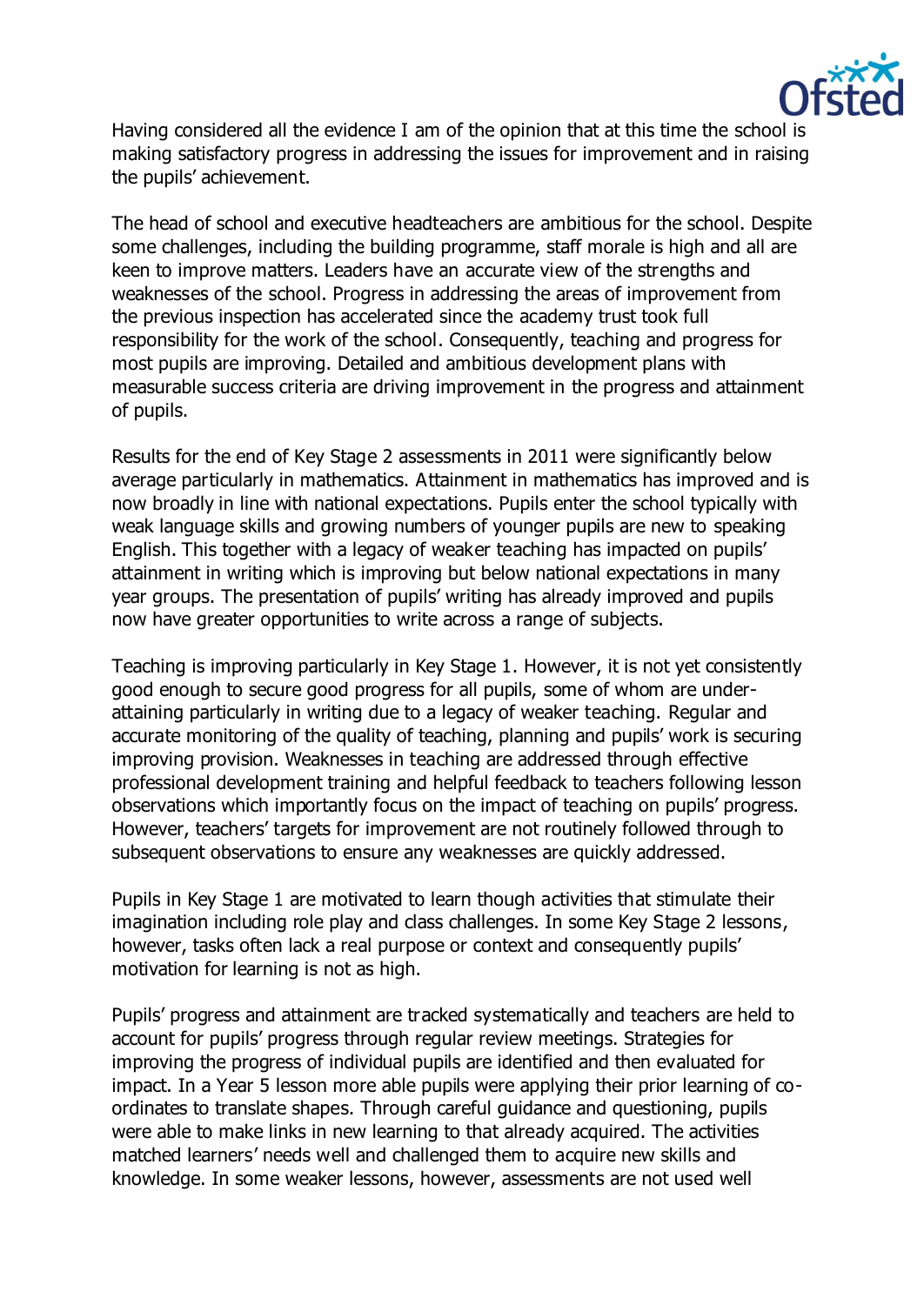

enough to plan activities which precisely match learners' needs. Sometimes tasks are too challenging so that pupils cannot access them and in others they are too easy so that pupils do not move forward in their learning well enough. Additionally, assessment during some lessons is not used effectively to reshape activities to meet learners' emerging needs.

Time is sometimes lost when pupils complete tasks which do not contribute significantly to learning. Work is marked consistently but not enough feedback from teachers gives pupils developmental comments to move learning on. In most lessons additional adults are used effectively to promote learning. In the best examples teachers and assistants work as a teaching team to good effect. Pupils have greater opportunities to share their ideas through the use of paired talk which is used effectively in some lessons. However, in many lessons, pupils are too passive and not fully engaged throughout all parts of the lessons; this is more often the case for older pupils.

Pupils with special educational needs and/or disabilities who constitute almost a third of the school population make slower progress than their peers. Systems and procedures for supporting these pupils have been reviewed and are now more secure. Small group and individual learning programmes have been evaluated for impact and only those securing good progress have been retained. Individual reading with pupils is effective and almost all pupils are making at least satisfactory progress in reading. Pupils talk confidently about books. They can name and discuss their favourite authors and say they would like more time to read in school. Training is underway to ensure that staff are well placed to deliver individual and group support where appropriate, including for those pupils with speech and language difficulties. Pupils who speak English as an additional language make similar progress to other pupils in the school.

Pupils say they enjoy school. The work of an independent welfare service has been very effective in improving attendance and punctuality. Attendance is currently high compared with the national average. This is as a result of clear expectations which are communicated to the whole school community, regular and rigorous monitoring of absence and a set of effective procedures when absence occurs. The work of the extended schools' coordinator has also contributed well to improving punctuality and attendance. For instance the early morning archery club encourages pupils to attend school punctually. Pupils are polite and friendly and lessons run smoothly. Pupils contribute to their own safety by walking around the school site calmly. They say they feel safe and are highly positive about their teachers who they describe as supportive.

The school's governing body and board of directors effectively hold the school to account particularly through its task groups which comprises school leaders, governors, directors and an independent chair. They review detailed achievement information and systematically monitor the school's progress in meeting targets in its appropriate statement of action. Members of the task group visit school to monitor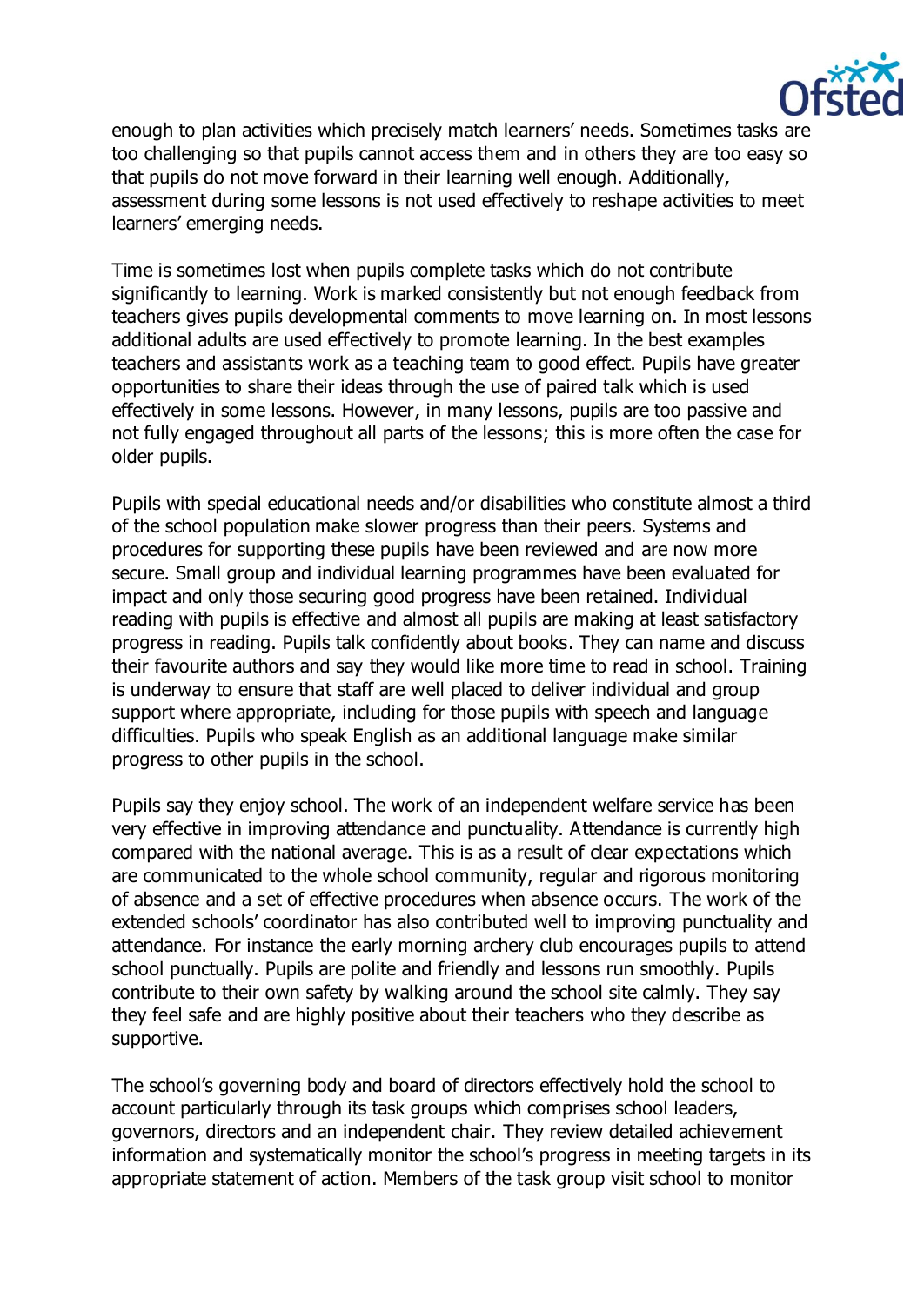

matters first hand, including the quality of marking. Safeguarding employment checks are completed and recorded carefully. The work of a learning consultant has supported improved leadership by verifying leaders' evaluation of lessons. Leaders focus clearly on the impact of teaching on the progress pupils make in lessons and this is contributing well to improving provision. Partnership work across the academy has been effective in improving leadership and provision including through its academy-wide curriculum teams.

I hope that you have found the inspection helpful in promoting improvement in your school. This letter will be posted on the Ofsted website.

Yours sincerely

Michelle Winter **Her Majesty's Inspector**